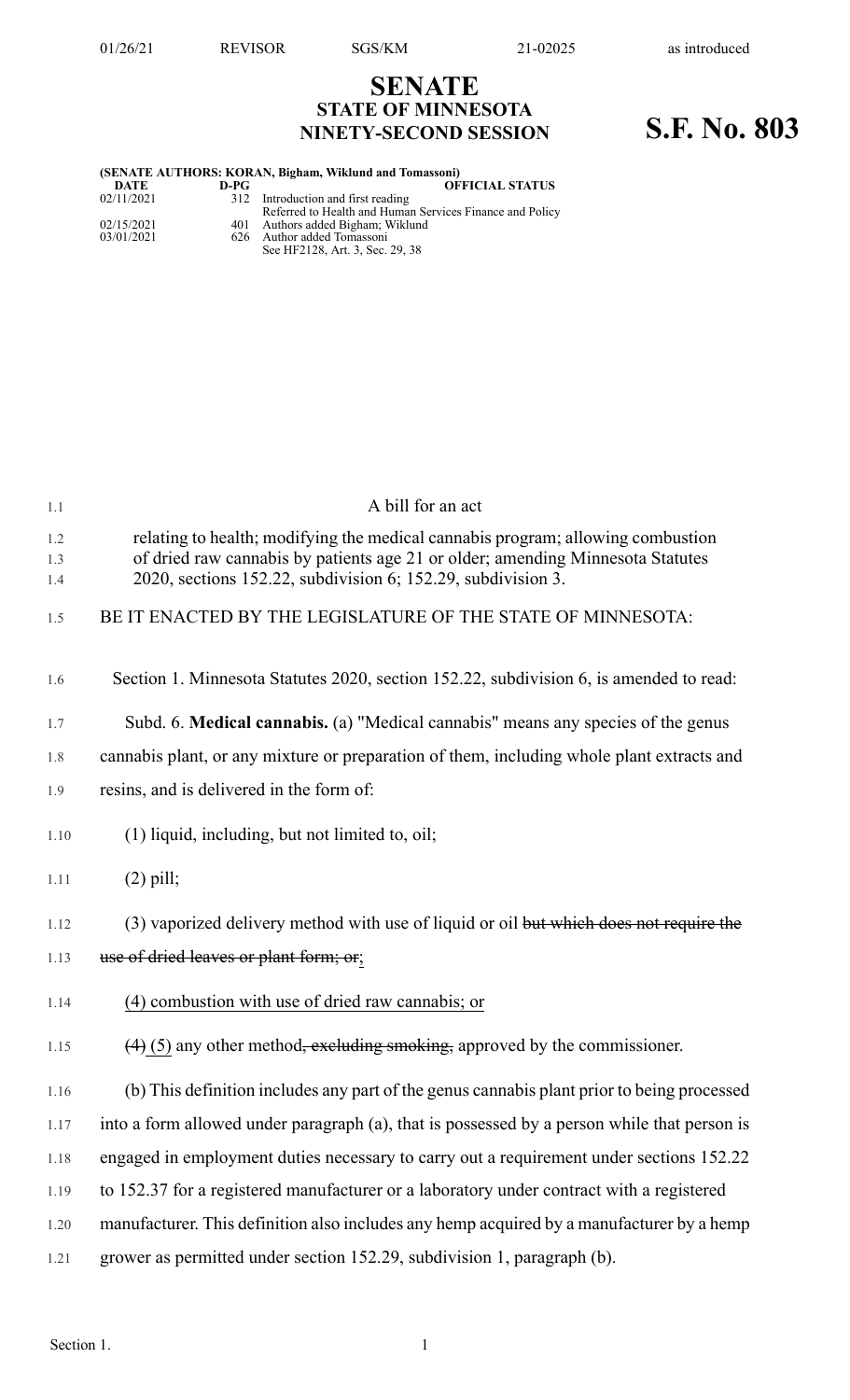2.1 Sec. 2. Minnesota Statutes 2020, section 152.29, subdivision 3, is amended to read: 2.2 Subd. 3. **Manufacturer; distribution.** (a) A manufacturer shall require that employees 2.3 licensed as pharmacists pursuant to chapter 151 be the only employeesto give final approval 2.4 for the distribution of medical cannabis to a patient. A manufacturer may transport medical 2.5 cannabis or medical cannabis products that have been cultivated, harvested, manufactured, 2.6 packaged, and processed by that manufacturer to another registered manufacturer for the 2.7 other manufacturer to distribute. 2.8 (b) A manufacturer may distribute medical cannabis products, whether or not the products 2.9 have been manufactured by that manufacturer. 2.10 (c) Prior to distribution of any medical cannabis, the manufacturer shall: 2.11 (1) verify that the manufacturer has received the registry verification from the 2.12 commissioner for that individual patient; 2.13 (2) verify that the person requesting the distribution of medical cannabis is the patient, 2.14 the patient's registered designated caregiver, or the patient's parent, legal guardian, or spouse 2.15 listed in the registry verification using the procedures described in section 152.11, subdivision 2.16 2d; 2.17 (3) assign a tracking number to any medical cannabis distributed from the manufacturer; 2.18 (4) ensure that any employee of the manufacturer licensed as a pharmacist pursuant to 2.19 chapter 151 has consulted with the patient to determine the proper dosage for the individual 2.20 patient after reviewing the ranges of chemical compositions of the medical cannabis and 2.21 the ranges of proper dosages reported by the commissioner. For purposes of this clause, a

2.22 consultation may be conducted remotely using a videoconference, so long as the employee 2.23 providing the consultation is able to confirm the identity of the patient, the consultation 2.24 occurs while the patient is at a distribution facility, and the consultation adheres to patient 2.25 privacy requirements that apply to health care services delivered through telemedicine;

2.26 (5) properly package medical cannabis in compliance with the United States Poison 2.27 Prevention Packing Act regarding child-resistant packaging and exemptions for packaging 2.28 for elderly patients, and label distributed medical cannabis with a list of all active ingredients 2.29 and individually identifying information, including:

2.30 (i) the patient's name and date of birth;

2.31 (ii) the name and date of birth of the patient's registered designated caregiver or, if listed 2.32 on the registry verification, the name of the patient's parent or legal guardian, if applicable;